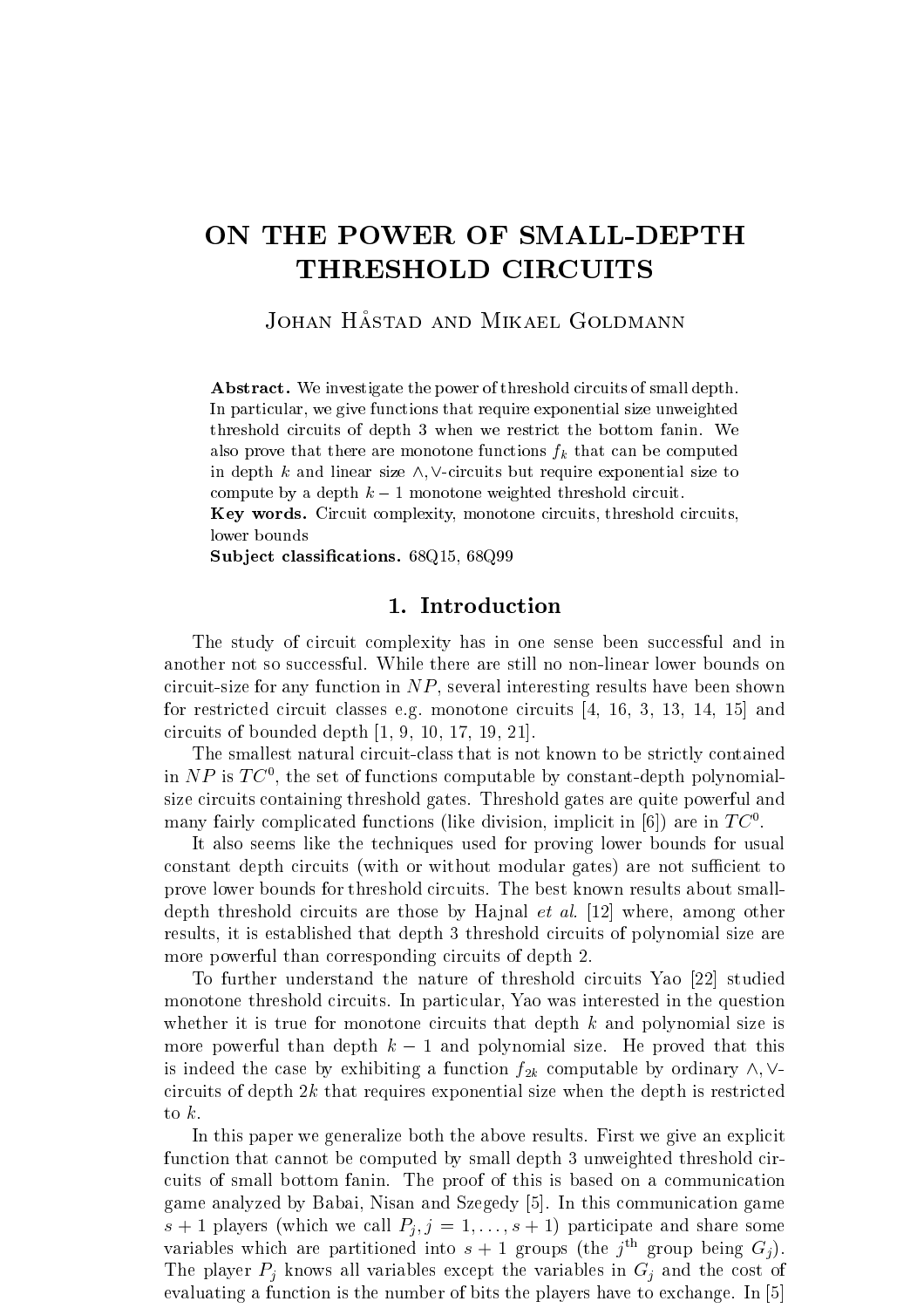result by allowing arbitrary positive weights in the circuit. Let us outline the method of proof used. The function  $f_k$  that we consider is defined by a depth k tree with alternating levels of  $\wedge$ -gates and  $\vee$ -gates. We define a probability distribution  $p_k$  on minterms with a minimal number of 1's and a distribution  $q_k$  on maxterms with a maximal number of 1's. The key point is to prove that a threshold circuit of depth  $k-2$  that has a good probability of outputting 1 on a random input picked according to the distribution  $p_k$  has a probability very close to 1 of outputting 1 on a random input picked according to the distribution  $q_k$ . This is done in Lemma 9.

This main lemma is proved by induction over k and uses the fact that  $f_k$ and the distributions  $p_k$  and  $q_k$  have the same recursive structure. The base case is an easy verication and the crux of the proof is the induction step. The induction uses in an essential way the monotonicity of the circuits as follows. The distribution  $p_k$  ( $q_k$ ) consists of many copies of  $p_{k-1}$  ( $q_{k-1}$ ) with some extra zeroes (ones) added. The output of a threshold circuit of depth  $\kappa = 2$  is a threshold of outputs of threshold circuits of depth  $\kappa = 3$ . Applying the induction hypothesis on each pair  $(p_{k-1}, q_{k-1})$  of subdistributions inside  $p_k$ and  $q_k$  plus the monotonicity of the circuit makes it possible to complete the proof.

The general outline of the proof is exactly the same as that used by Yao. We obtain sharper results by also arguing about the hegation or  $f_k$ ,  $f_k$  and the corresponding distributions  $\bar{p}_k$  and  $\bar{q}_k$ .

It is interesting to note that while the functions  $f_k$  cannot be computed by depth  $k-1$  monotone threshold circuits of size  $\leq 2^{n\bar{2k}}$ , by a result of Allender [2] (which is based on work by Toda [20]), they can be computed by depth 3 general threshold circuits of size  $2^{\mathcal{O}(\log n)}$ . This might be taken as another piece of evidence that monotonicity is a severe restriction, and that new techniques probably have to be developed to attack general threshold circuits of small depth.

A preliminary version of this paper appeared in [11].

# 2. Preliminaries

Let us recall the relevant definitions. The basic element of a our circuits will be a threshold gate. A threshold gate with inputs  $g_1, g_2 \ldots g_m$ , weights  $w_1, w_2 \ldots w_m$  and threshold t will output 1 if  $\sum_{i=1}^m y_i w_i$  is at least t and 0 otherwise. We will say that a gate is monotone if  $w_i > 0$  for all i. A threshold circuit is a directed acyclic graph where each node is a threshold gate or an input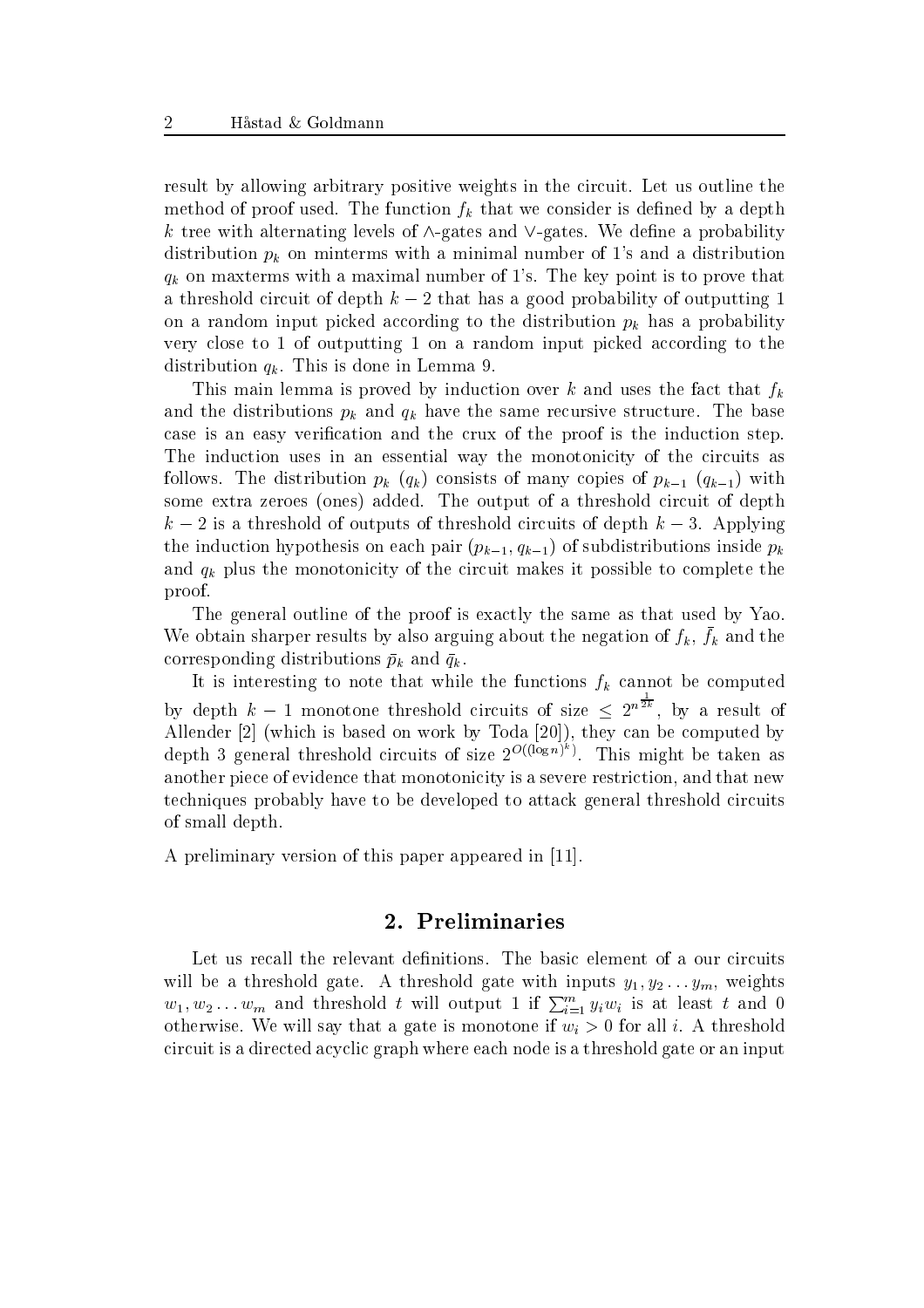variable. The only nodes of indegree 0 of the circuit are the input variables and there is only node of outdegree 0 is the output node and this output is computed by evaluating the gates. The circuit is monotone if each gate in the circuit is monotone and we have no negated variables. The depth of the circuit is the longest path from any input to the output. The size is the number of gates. Please note that this definition does not allow multiple edges between pairs of nodes, and thus the fanin of a gate is bounded by the size of the circuit.

 $IC^{\circ}$  is the set of functions computable by constant depth polynomial size threshold circuits. Monotone  $I\cup$  is the set of functions computable by by constant depth polynomial size threshold circuits consisting of monotone gates and having no negated variables on the input level.

A more restricted version of threshold circuits is obtained by having all weights equal to 1 (but allowing negated variables at the input level). This way we obtain *unweighted threshold circuits*. When we want to emphasize that we speak about the more general model we call them weighted threshold circuits. It is interesting to note that  $TC^0$  remains the same even if we restrict the circuits to be unweighted [7].

#### 3. Lower Bounds for Depth 3 Circuits

The function we will consider is the "generalized inner product function" considered in [5]. We use doubly indexed variables  $x_{i,j}$  where i ranges from 1 to *n* and *j* ranges from 1 to  $s + 1$ . Our function gip<sub>s</sub> is defined by

$$
gip_s(x) = \sum_{i=1}^{n} \prod_{j=1}^{s+1} x_{i,j}
$$

where the sum is calculated modulo 2. We will be interested in a communication game among  $s + 1$  players  $P_j$ ,  $j = 1, \ldots s + 1$  where  $P_{j_0}$  knows the value of all variables  $x_{i,j}$  except those with  $j_0 = j$ . Collectively the players want to evaluate  $gip_s(x)$  (or something close to it) and the measure of complexity is the number of bits exchanged. We call this game the s-communication game and we will say that a protocol  $\epsilon$ -evaluates a function f if the output agrees with f with probability 1+ . Here the probability is taken over a uniformly picked random input (and not a probabilistic protocol). The following very powerful result is proved by Babai, Nisan and Szegedy [5].

LEMMA 1. (THEOREM 2 IN [5]) To  $\epsilon$ -evaluate gip<sub>s</sub> in an s-communication game requires  $\Omega(n^2 + \log \epsilon)$  bits communication.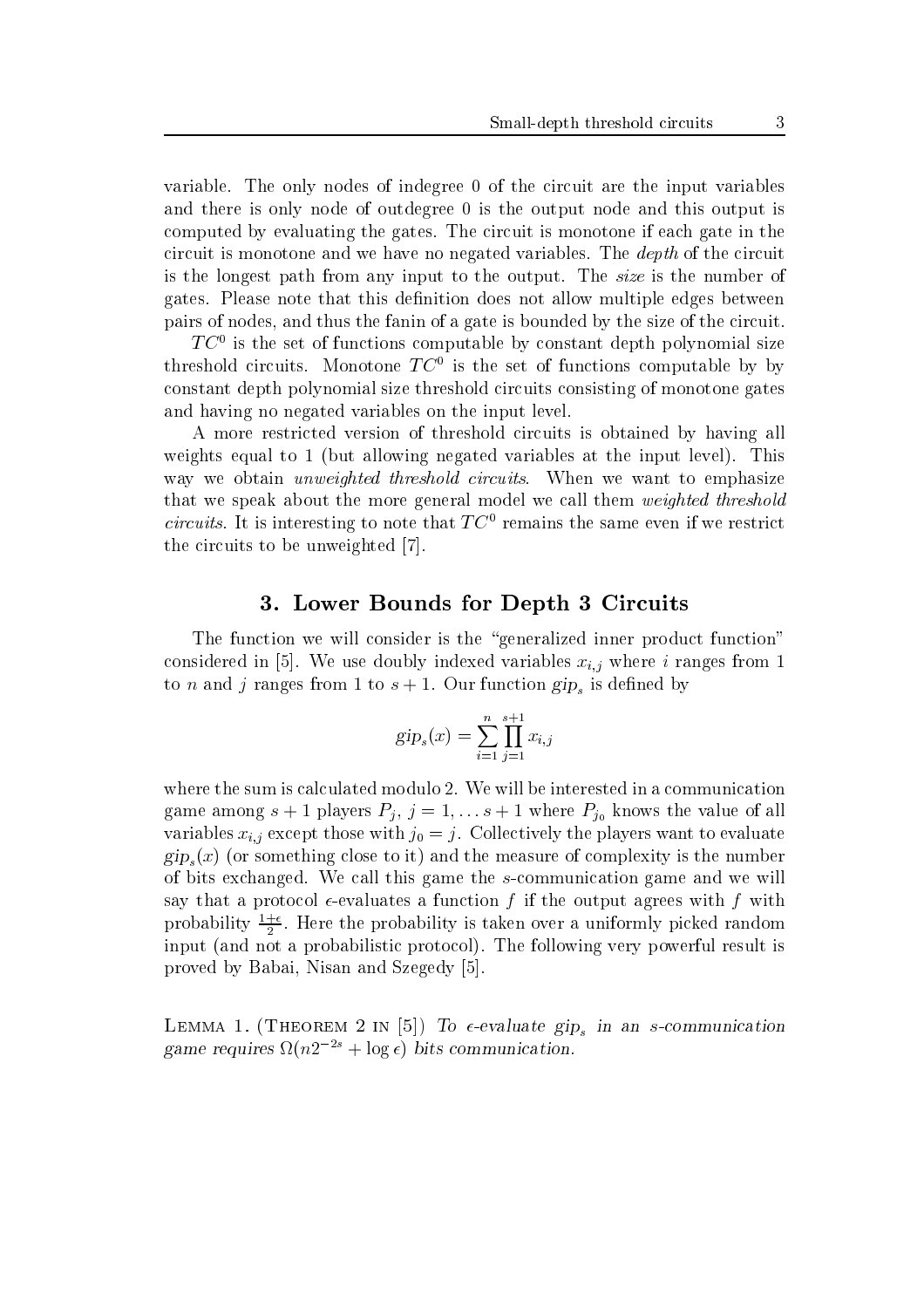We will be interested in evaluating  $\pi p_s$  by a depth 3 threshold circuit. In this section we assume that there are no weights in the circuit i.e. that each gate  $C$  in the circuit just counts the number of inputs to it that takes the value 1 and outputs 1 iff this number is at least  $t_C$  for a predetermined value  $t_C$ . We also assume that we have small bottom fanin i.e. that the number of inputs to any gate next to the input variables is small. The main result of the section is:

THEOREM 2. To evaluate gips by a depth 3 unweighted threshold circuit with bottom fanin at most s requires size  $2^{s\iota(n/s+1)}$ .

PROOF. Assuming that such a circuit exists, we will eventually obtain a contradiction to Lemma 1. We first need a lemma which is the same (although we phrase it differently and use that  $\text{gip}_s$  is almost unbiased) as Lemma 3.3 of Hajnal et al..

LEMMA 3. (LEMMA 3.3 IN [12]) Let gip, be computed by an unweighted threshold circuit where the top gate has fanin  $R$ . Then one of the inputs to the top gate  $\frac{1}{R}$ -evaluates gip<sub>s</sub>.

In our case this input to the top gate will correspond to a depth 2 threshold circuit with bottom fanin bounded by  $s$ . For these we have the following interesting lemma.

Lemma 4. Suppose <sup>f</sup> is computed by a depth 2 unweighted threshold circuit of size  $R$  and bottom fanin bounded by  $s$ . Then  $f$  can be evaluated in the s-communication game with  $1 + s \log R$  communicated bits.

PROOF. Since the bottom fanin is at most s every such gate can be evaluated by one of the players. Thus partition the gates between the players in such a way that that each player can evaluate all the gates given to him. Now player 1 need only tell the other players how many of his gates evaluated to 1. This he can do with  $\log R$  bits. Players 2 through s do the same, and finally player s + 1 can evaluate the top gate and tell the one bit result to the others. The total number of bits used is  $1 + s \log R$ .  $\Box$ 

To finish the proof of the theorem we now just need to collect the pieces. By Lemmas 3 and 4 we see that by the circuit assumed to exist there is a protocol that  $\frac{1}{R}$ -evaluates gip<sub>s</sub> with  $1 + s \log R$  bits of communication. Combining this with Lemma 1 finishes the proof.  $\square$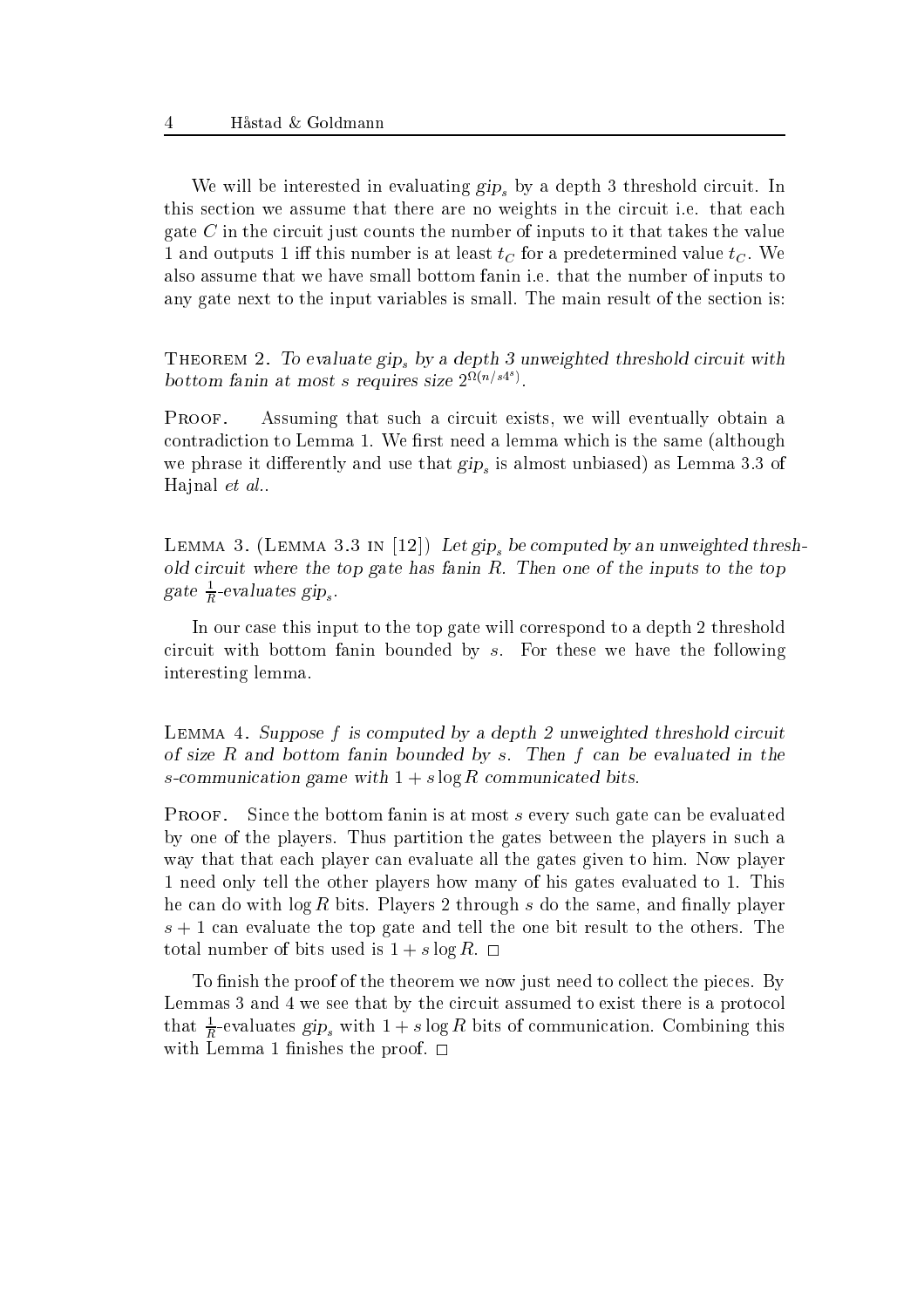Remark: We have used very little of the properties of the threshold gates in the proof. We have used that the top gate was a threshold gate only to make sure that one of its inputs was correlated with  $gip_s$ . On the third level we only needed that each gate depended on at most s variables. The type of this dependence was unimportant. Thus only on level two did we use any real properties of the threshold gates.

If we instead limit the fanin on the middle level the situation gets even simpler.

THEOREM 5. Suppose an unweighted depth 3 threshold circuit computes the inner product (i.e.  $\text{gip}_1$ ) and that the fanin on the middle level is bounded by s. Then the size of the circuit is  $2^{-(n+1)}$ .

Proof. In this case we will use a two person communication game. Lemma 1 could be used also for this purpose but let us use an older more accurate result by Chor and Goldreich [8].

LEMMA 6. (THEOREM 21 IN [8]) To  $\epsilon$ -evaluate the inner product function (gip<sub>1</sub>) in a two-person game requires at least at least  $n - 3 - 3 \log \epsilon^{-1}$  bits of communication.

Now suppose there is a circuit of size  $R$  with fanin  $s$  on the middle level that computes the inner product. We conclude by Lemma 3 that there is a depth 2 threshold circuit with top fanin bounded by s that  $\frac{1}{R}$ -evaluates the inner product. Such a circuit can be evaluated by two players by one player telling the other player how many of his inputs to each of the various gates take the value 1. The total number of bits needed to specify this is bounded by  $s \log R$ . The other player then evaluates the top gate and tells the result to the first player. By Lemma 6 we get  $1 + s \log R \geq n - 3 + 3 \log R$  and the theorem follows. 2020

# 4. Monotone Threshold Circuits

Let us start by formally defining our functions  $f_k$ . For technical reasons the circuit defining  $f_k$  will not be defined by a regular tree.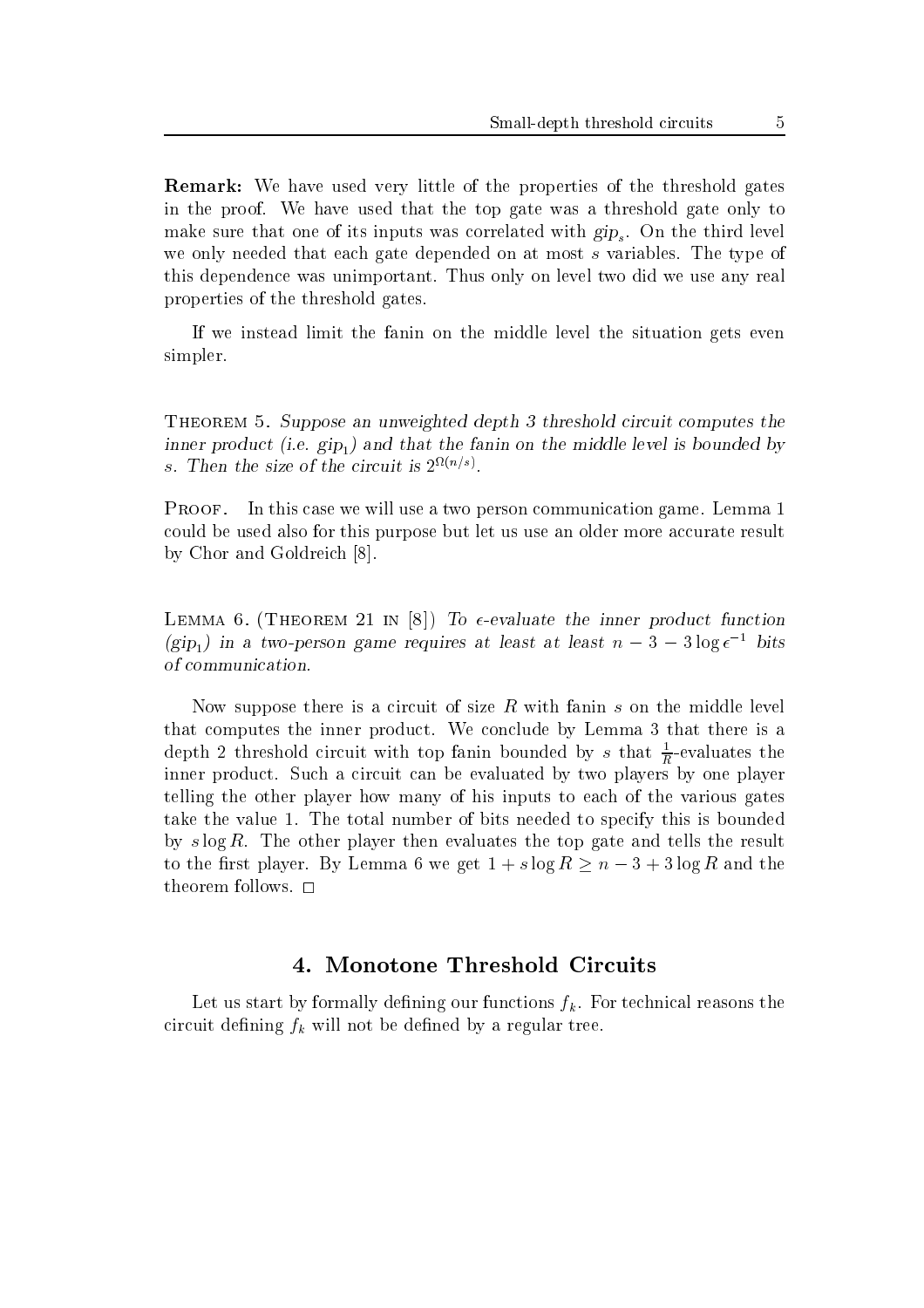DEFINITION 7. The function  $f_k$  is a function of  $N^{2k-2}$  variables. It is defined by a depth <sup>k</sup> circuit that is a tree. At the leaves of the tree there are unnegated variables. The  $i^{\text{th}}$  level from the bottom consists of  $\wedge$ -gates if i is even and otherwise it consists of  $\vee$ -gates. The fanin at the top and bottom levels is N and at all other levels it is <sup>N</sup><sup>2</sup> .

This function was used by Sipser in [18] who showed that it requires superpolynomial size depth  $k - 1$  circuits over the basis  $\{\wedge, \vee, \neg\}.$ 

It will be convenient to also consider the functions  $f_k$ , the negations of  $f_k$ . Crearly  $f_k$  is computed by a circuit very similar to the circuit computing  $f_k$ . The only difference being that  $\wedge$  and  $\vee$  change places and that the inputs are negated variables. To make  $f_k$  formally a monotone function we set  $g_i = x_i$ and let these be the input variables of  $f_k$ .

There is a nice inductive definition of  $f_k$  that will be very useful to us. By definition  $f_2$  is a depth 2 circuit that is an  $\wedge$  of size N where each input is an  $\vee$  of size N. Now for even k,  $f_k$  is just  $f_2$  with each input variable changed to an independent copy of  $f_{k-1}$ . Similarly for odd  $\kappa$ ,  $f_k$  is obtained from  $f_2$  by replacing each variable by an independent copy of  $f_{k-1}$ .

Using this construction it is natural to label each variable of  $f_k$  by a  $2k - 2$ tuple of numbers between 1 and N.

In this section we will be interested in monotone weighted threshold circuits i.e. circuits containing gates that are weighted threshold gates with all weights positive. We have:

THEOREM 8. A monotone weighted threshold circuit computing  $f_k$  that is of depth k – 1 has size at least  $2^{cN}$  for some constant  $c > 0$  and  $N > N_0$ .

We will look at inputs chosen according to two different probability distributions,  $p_k$  and  $q_k$ , for inputs in  $J_k$   $\bar{ }$  (1) and inputs in  $J_k$   $\bar{ }$  (0) respectively. They are the same distributions as those Yao constructed. Here  $p_k$  picks a random assignment to the variables that contains as many zeroes as possible under the condition that  $f_k(x) = 1$ , while  $q_k$  picks a random assignment to the variables that contains as many ones as possible under the condition that  $f_k(x) = 0$ .

The distributions  $p_k$  and  $q_k$  are defined inductively starting with  $k = 2$ . To get the feeling for the definition, please remember the inductive definition of  $f_k$ . Index the variables in  $f_2$  by two indices running from 1 to N and let  $x_{ij}$ be the  $j^{\text{th}}$  variable in the  $i^{\text{th}}$  V defining  $f_2$ . An element from  $p_2$  is chosen as follows: For each i, randomly and uniformly pick a  $j(i)$ , set  $x_{ij(i)} = 1$  and set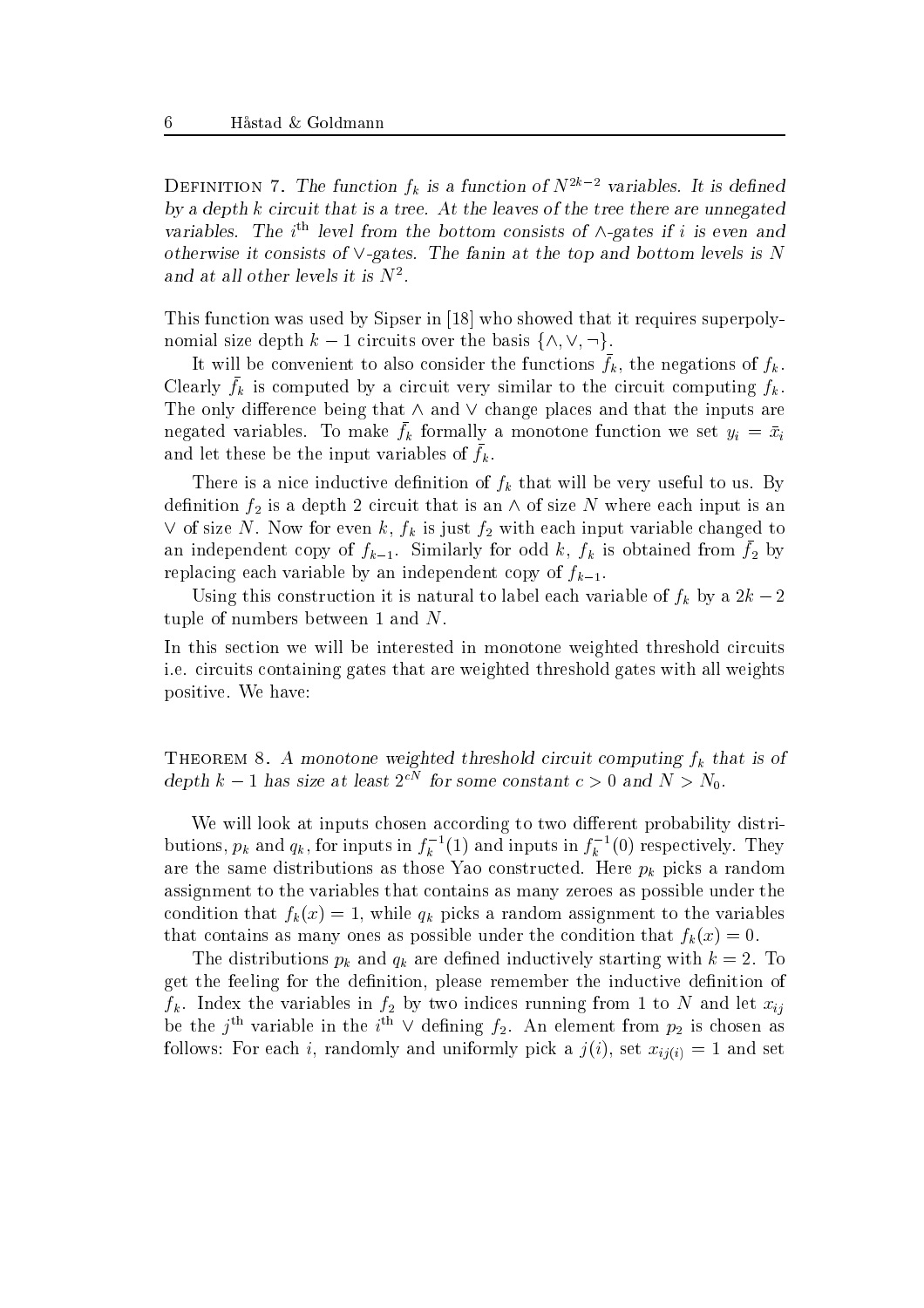all other variables to 0. An element from q2 is chosen by randomly choosing i0 and setting  $x_{i_0j} = 0$  for all j, while all other variables are set to 1.

Clearly for each x chosen by  $p_2$ ,  $f_2(x) = 1$ , while for each x chosen by  $q_2$ ,  $f_2(x) = 0$ . We will also need the corresponding distribution for  $f_2$ . A random element from  $p_2$  (q2) is a random element from  $p_2$  (q2) which is changed by setting  $y_{ij} = \bar{x}_{ij}$  for all i and j. Observe that the definition implies that if y is chosen according to  $p_2$  then  $f_2(y)=0$  and if it chosen according to  $q_2$  then  $f_2(y) = 1.$ 

Now to chose an element from  $p_k$  proceed as follows:

- 1. For k even, choose a random element from  $p_2$ . Each variable now corresponds to an independent copy of  $f_{k-1}$  and the value of that variable will decide how to give values to the variables corresponding to that function. If a variable is given the value 1, then set the corresponding variables according to  $p_{k-1}$  and if the value is 0 then set all corresponding variables to 0.
- 2. For k odd, choose a random element from  $\bar{q}_2$ . If a variable is given the value 1, then set the corresponding variables according to  $p_{k-1}$  and if the value is 0 then set all corresponding variables to 0.

In a similar way an element from  $q_k$  is picked as follows:

- 1. For k even, choose a random element from  $q_2$ . If a variable is given the value 1, then set the corresponding variables to 1 and if the value is  $0$ then set the corresponding variables according to  $q_{k-1}$ .
- 2. For k odd, choose a random element from  $\bar{p}_2$ . If a variable is given the value 1, then set the corresponding variables to 1 and if the value is  $0$ then set the corresponding variables according to  $q_{k-1}$ .

Again we define  $\bar{p}_k$  and  $\bar{q}_k$  by negating variables.

To make formulas simple in the future, suppose that  $q$  is a Boolean function and let p be a probability distribution. Then we let  $q(p)$  denote the probability that g takes the value 1 on a random input from the distribution  $p$ . Using this notation observe that the above definitions imply that:

 $f(k) = 1$ ,  $f(k)(qk) = 0$ ,  $f(k)(pk) = 0$ ,  $f(k)(qk) = 1$ . Now we are ready to state the main lemma. Let  $\epsilon = 0.01$ .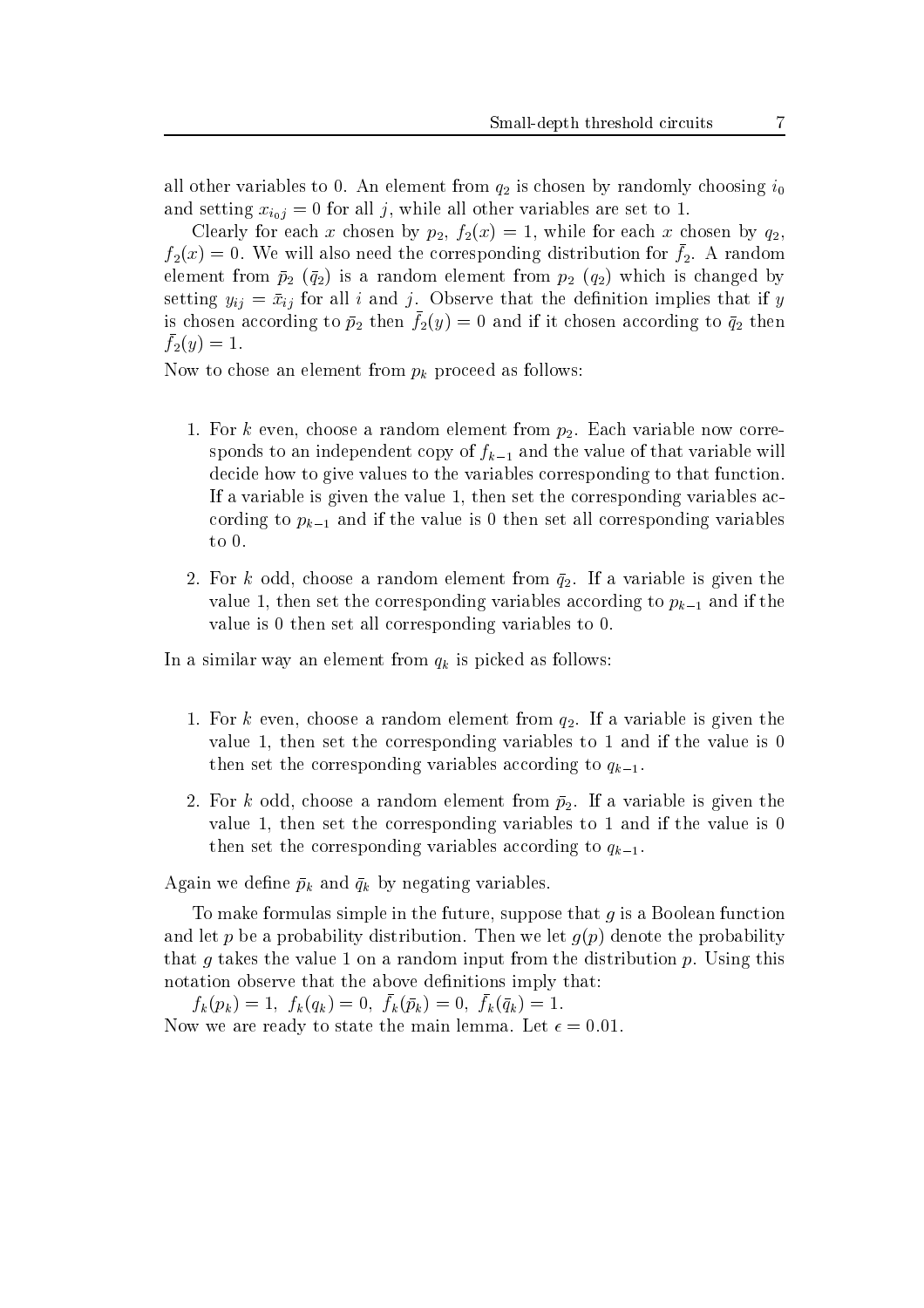LEMMA 9. Let  $g$  be a function that is computed by a monotone weighted threshold circuit of depth  $k-2$  and size  $\leq 2^{\epsilon N}$ , then for  $N > N_0$ ,

1. 
$$
g(p_k) \ge 2^{-2\epsilon N} \Rightarrow g(q_k) > \frac{3}{5}
$$
,  
2.  $g(p_k) \ge \frac{2}{5} \Rightarrow g(q_k) > 1 - 2^{-2\epsilon N}$ .

We postpone the proof of the lemma to Section 5. Before we prove that Theorem 8 follows from Lemma 9 let us just observe that this would have been trivial if we would have wanted a weaker theorem with  $k-2$  instead of  $k-1$ . In fact a circuit g computing  $f_k$  has  $g(p_k) = 1$  and  $g(q_k) = 0$  and thus either part of Lemma 9 tells us that this circuit has to be large.

Let us see how the current Theorem 8 can be proved using Lemma 9. Suppose  $f_k$  was computed by a threshold circuit of size  $2^{++}$  and depth  $\kappa = 1$ . Suppose that the top gate has fanin  $R$ , weights  $w_i$  and threshold  $t$ . Let the function computed by the  $i^{\text{th}}$  input of the top gate be called  $g_i$ . This function is computed by a depth  $k-2$  threshold circuit of size at most  $2^{\epsilon N}$  and hence we can use Lemma 9.

Let

$$
S_1 = \{ i \mid g_i(p_k) \le 2^{-2\epsilon N} \},
$$
  
\n
$$
S_2 = \{ i \mid 2^{-2\epsilon N} < g_i(p_k) \le 2/5 \},
$$
  
\n
$$
S_3 = \{ i \mid g_i(p_k) > 2/5 \}.
$$

Consider the following distributions on inputs. Let  $p$  be the distribution obtained by choosing an x according to  $p_k$  while requiring that  $g_i(x) = 0$  for all  $i \in S_1$ . Similarly, we get q by choosing x according to  $q_k$  while requiring that  $g_i(x) = 1$  for all  $i \in S_3$ .

The probabilities  $g_i(p)$  and  $g_i(q)$  are close to  $g_i(p_k)$  and  $g_i(q_k)$  respectively. We have for any function h:

$$
h(p) = \Pr_{p_k} [h(x) = 1 | \forall_{i \in S_1} g_i(x) = 0] \le
$$
  

$$
\frac{h(p_k)}{\Pr_{p_k} [\forall_{i \in S_1} g_i(x) = 0]} \le h(p_k) + 2^{1 - \epsilon N}
$$
 (1)

and

$$
h(q) = \Pr_{q_k} [h(x) = 1 \mid \forall_{i \in S_3} g_i(x) = 1] \ge
$$
  
 
$$
h(q_k) - \Pr_{q_k} [\exists_{i \in S_3} g_i(x) = 0] \ge h(q_k) - 2^{-\epsilon N}.
$$
 (2)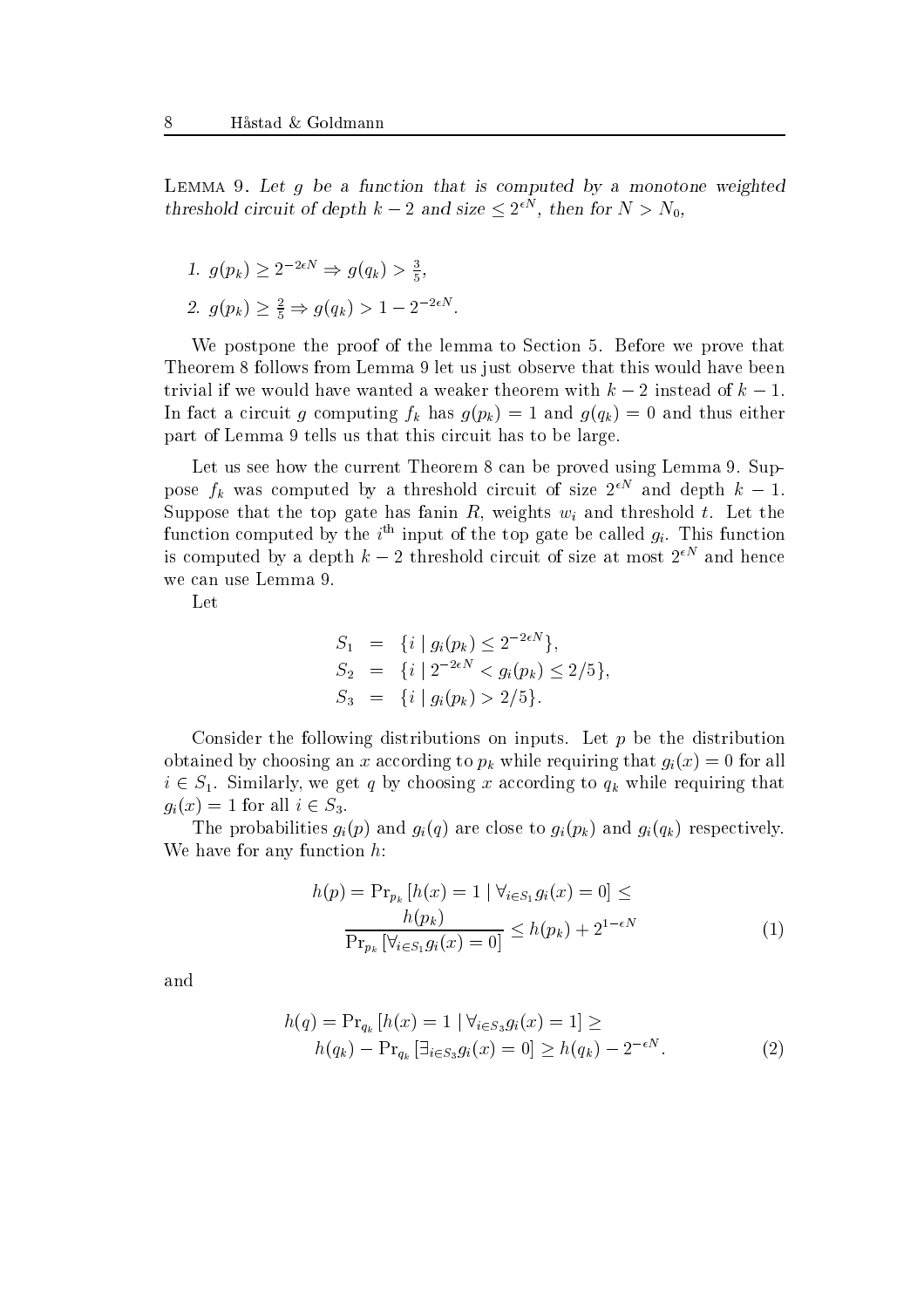Let  $P$  be the expected weight to the top gate when the input is chosen according to  $p$  and let  $Q$  be the corresponding weight when the input is chosen according to q. Then by the assumption that the circuit computes  $f_k$  we have  $P \geq t$  and  $Q \leq t - 1$ . Now each input to the top gate is a function  $g_i$  that satisfies the hypothesis of Lemma 9. Then using  $(1)$  and  $(2)$  we get

$$
P \le \left(\frac{2}{5} + 2^{1-\epsilon N}\right) \sum_{i \in S_2} w_i + \sum_{i \in S_3} w_i
$$
  

$$
Q \ge \left(\frac{3}{5} - 2^{-\epsilon N}\right) \sum_{i \in S_2} w_i + \sum_{i \in S_3} w_i
$$

which implies

$$
P - Q \le \left(3 \cdot 2^{-\epsilon N} - \frac{1}{5}\right) \sum_{i \in S_2} w_i \le 0
$$

since all  $w_i \geq 0$  and we have reached a contradiction.

# 5. Proof of Lemma 9

Consider the following lemma:

LEMMA 10. Let  $g$  be a function that is computed by a monotone weighted threshold circuit of depth  $k-2$  and size  $\leq 2^{\epsilon N}$ , then for  $N > N_0$ ,

- 1.  $g(\bar{q}_k) \geq 2^{-2\epsilon N} \Rightarrow g(\bar{p}_k) > \frac{3}{5},$
- 2.  $g(\bar{q}_k) \ge \frac{2}{5} \Rightarrow g(\bar{p}_k) > 1 2^{-2\epsilon N}$ .

Let us prove that this lemma is equivalent to Lemma 9. Suppose  $q$  is computed by a threshold circuit as described by the lemmas. We claim that its negation is computed by a circuit that is identical except that the inputs are negated and if a certain gate in the circuit computing  $g$  has fanin  $R$ , total weight  $w = \sum_{1}^{n} w_i$  and threshold t then the corresponding gate in the circuit computing  $\bar{g}$  also has the same weights  $w_i$  but threshold  $w + 1 - t$ . We leave it to the reader to verify this. The equivalence of the two lemmas is now obvious. In particular, we see that the first part of Lemma 9 is equivalent to the second part of Lemma 10 and the other way around.

Let us now prove the lemmas. We proceed by induction and since the four statements in the two lemmas are pairwise equivalent, we need only prove the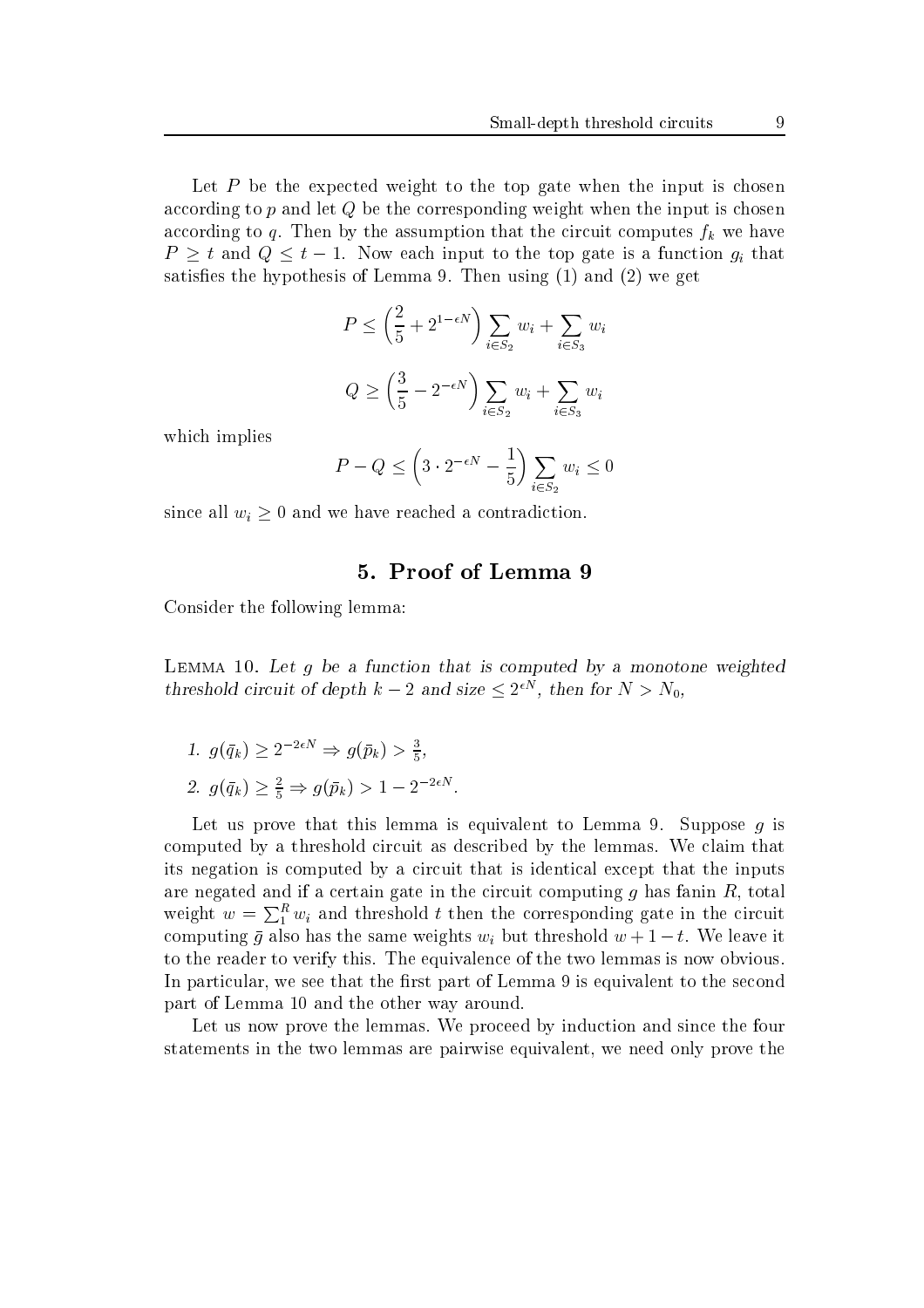first part of each lemma for each k. On the other hand clearly we can use both parts of the induction hypothesis.

We start by proving Lemma 9 for the base case,  $k = 2$ . A threshold circuit of depth 0 is just a variable and thus we need only compute the probability that a variable is  $\pm$  in the two distributions. The distribution  $p_2$  gives the value  $\pm$  to a variable with probability  $\frac{1}{N}$  while the distribution  $q_2$  gives it with probability  $1 - \frac{1}{N}$ . Thus Lemma 9 is true for  $\kappa = 2$  and sumclemly large N.

Now for the induction case assume that  $k$  is even (we will later see that odd k is almost the same, but we postpone this point) and that  $g(p_k) \geq 2^{-2\epsilon N}$ . We want to prove that  $g(q_k) \geq \frac{3}{5}$ . Consider the depth  $k-2$  circuit that computes g and look at its top gate. Assume that it has  $R$  inputs and threshold  $\iota$ . The  $i^{+}$ input of the circuit corresponds to a function  $g_i$  that is computed by a depth  $k-3$  threshold circuit of size  $\leq 2^{\epsilon N}$ .

First observe that we can erase all inputs corresponding to an  $i$  such that  $g_i(p_k) \leq 2^{-4\epsilon N}$  without decreasing the value of  $g(p_k)$  by more than  $2^{-3\epsilon N}$ . For notational convenience we ignore this tiny error term.

Now define distributions  $p_k, \, \iota = 1, 2 \ldots n$  which look like  $p_k$  on the variables corresponding to the  $t^{\infty}$  input node to the top node of  $f_k$  but assigns ones to all other variables. Using that each variable is labelled by a  $2k - 2$  tuple of numbers between 1 and N, then a random setting of the variables according to the distribution  $p_k$  can be described as follows.

Any variable whose label does not start with  $l$  is set to 1. A random value m0 between <sup>1</sup> and <sup>N</sup> is picked. The variables xl;m0; (we use this notation for set of variables whose first two labels are l and  $m_0$ ) are set according to  $p_{k-1}$ while  $x_{l,m,*}$  are set to 0 for  $m \neq m_0$ .

we have a very fruitful relationship between  $g_i(p_k)$  and  $g_i(p_k)$ . Since this only depends on the fact that  $g_i$  is monotone we state a general fact.

LEMMA 11. For any monotone function h we have  $h(p_k) \le \prod_{l=1}^N h(p_k^l)$ .

**PROOF.** An instance of  $p_k$  corresponds to an instance of each of  $p_k$  since  $p_k$ only really lives on variables with first label l. If any of these instance of  $p_k^l$ forces h to 0 so does  $p_k$ . The lemma now follows.  $\Box$ 

Observe that from this lemma and the assumption that  $g_i(p_k) \geq 2^{-4\epsilon N}$  it follows that there are at most  $\frac{4eN}{\log 5-1} < 4\epsilon N$  different l such that  $g_i(p_k) \leq \frac{2}{5}$ .

Let  $q_k$  be the distribution that is similar to  $q_k$  but where we fix the random choice of where to put the copies of  $q_{k-1}$  to be the l<sup>'th</sup> branch out of the top  $\wedge$ . We have the following immediate observation: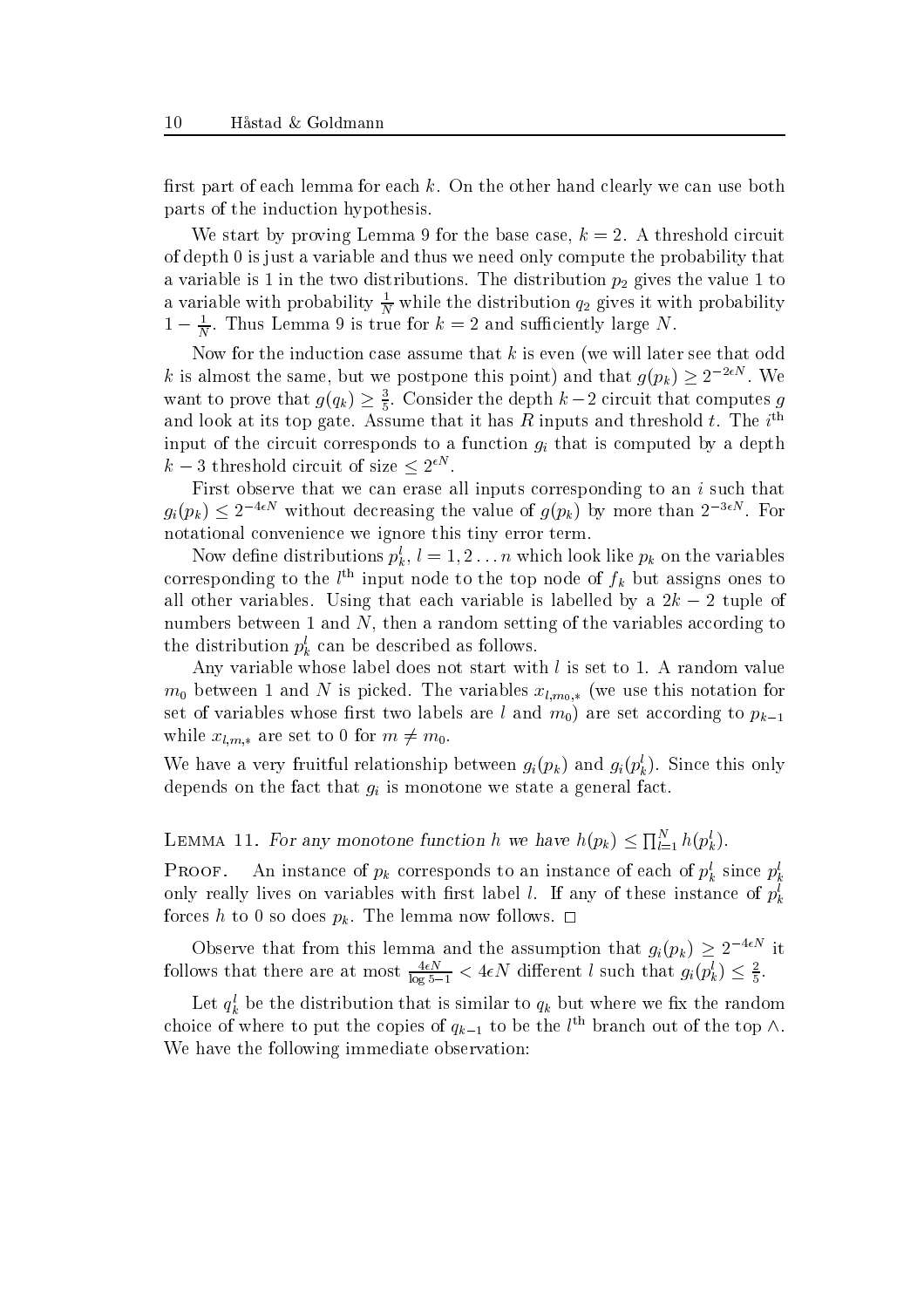LEMMA 12. For any function h we have  $h(q_k) = \frac{1}{N} \sum_{l=1}^{N} h(q_k^l)$ .

**PROOF.** This just follows from the fact that choosing an instance from  $q_k$  can be viewed as choosing a random  $l$  and then choosing a random instance from  $q_k$ .  $\Box$ 

Let us next see the relation between  $g_i(p_k)$  and  $g_i(q_k)$ .

Lemma 13. We have

1.  $g_i(p_k^i) \geq 2^{-2\epsilon N} \Rightarrow g_i(q_k^i) > \frac{3}{5},$ 2.  $g_i(p_k^i) \geq \frac{2}{5} \Rightarrow g_i(q_k^i) > 1 - 2^{-2\epsilon N}$ .

5

PROOF. Clearly we want to establish this by the induction hypothesis. First observe that  $q_i$  is computed by a depth  $k-3$  threshold circuit of size  $\leq 2^{\epsilon N}$  and thus the only problem to apply the induction hypothesis is that the probability distributions are not quite correct.

Observe first that both  $p_k$  and  $q_k$  give the value 1 to all variables whose rst index is not land thus we can disregard those variables. Now let m0 be the random choice in the definition of  $p_k^{\perp}$  that maximizes  $g_i(p_k)$ . Define two distributions  $p_k^{\rm{new}}$  and  $q_k^{\rm{new}}$  where the first distribution is the part of  $p_k^{\rm{c}}$  where the random choice is actually model the second distribution is obtained from the second from  $\sim$  $q_k^t$  by setting  $x_{l,m,*}$  to 0 for all  $m \neq m_0$ . Since  $g_i$  is monotone we get

$$
g_i(q_k^l) \ge g_i(q_k^{l,m_0}).
$$

Now construct the induction hypothesis applies to the pair of distribution  $\mathbf{r}$ Now clearly the induction hypothesis applies to the pair of distributions  $p_k^{l,m_0}$ and  $q_k^{n,\cdots}$  (since they are just  $p_{k-1}$  and  $q_{k-1}$  on the variables with two first indices are <sup>l</sup> and m0 respectively, and all other variables are constants) and nally by the choice of most work and the choice of  $\mathbf{u}$ 

$$
g_i(p_k^l) \leq g_i(p_k^{l,m_0}).
$$

 $\alpha$  for the lemma the lemma the lemma the lemma the lemma the lemma. 2011  $\alpha$ 

Next, call i small for l II  $g_i(p_k) < \frac{1}{5}$ . Otherwise call i large for l. By the 5 previous lemma we know that when t is large for t then  $g_i(q_k)>1-2$  . Let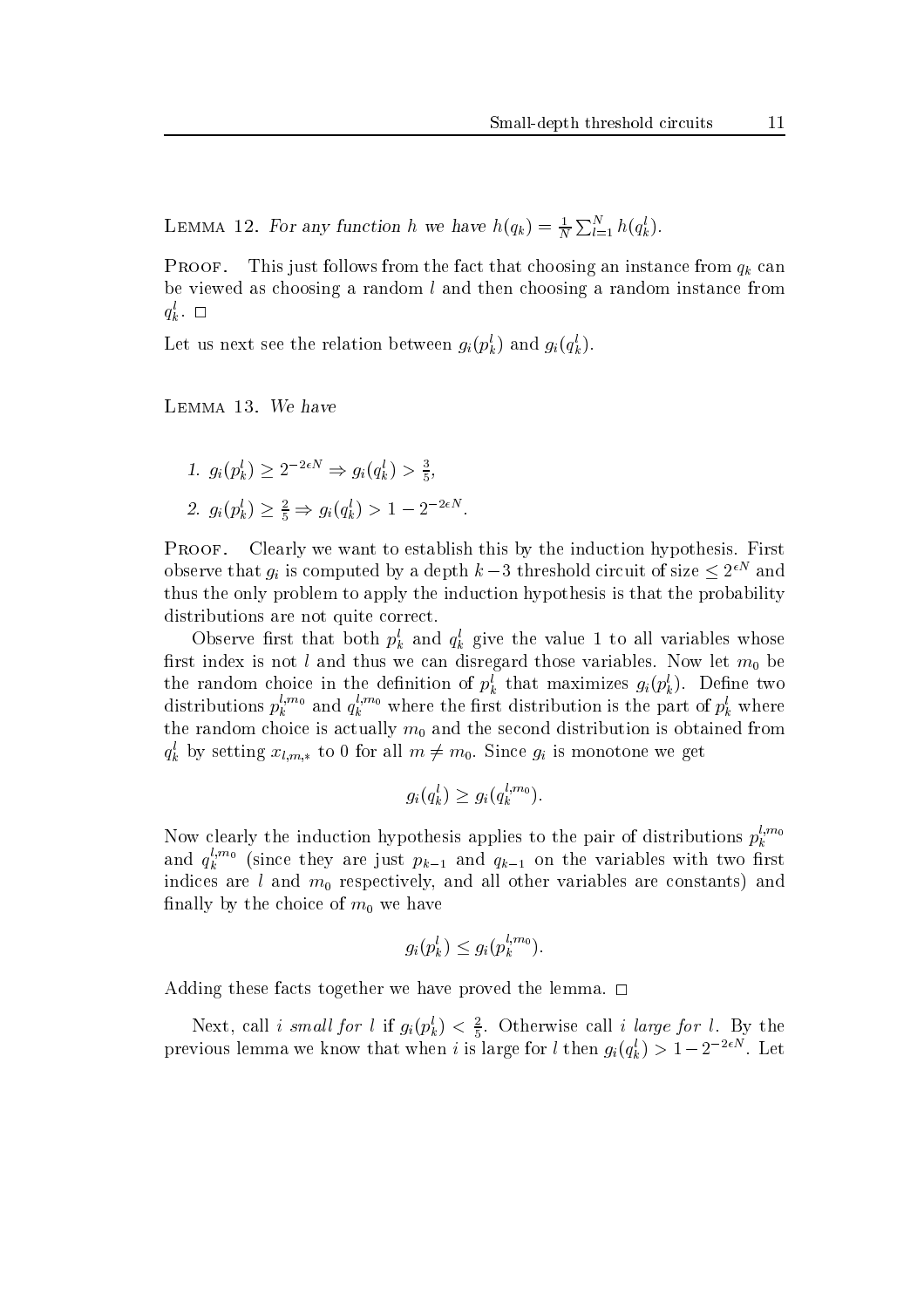N0 be some absolute constant and remember that the top gate of the circuit computing g has R inputs, weights  $w_i$  and threshold t.

We call *l* strong if

$$
\sum_{\substack{i \text{ large} \\ \text{for } l}} w_i \ge t
$$

otherwise <sup>l</sup> is weak .

LEMMA 14. If at least  $2N/3$  different l are strong, then  $g(q_k) > \frac{3}{5}$  for  $N \ge N_0$ .

5

**PROOF.** Take any strong l. We claim that  $g(q_k) \geq 1 - R \cdot 2^{-2\epsilon N} \geq 1 - 2^{-\epsilon N}$ . The reason is that if for all i large for l, the value of  $g_i$  is 1, then also g is 1 (since the large i have combined weight at least t for a strong  $l$ ). The probability that an individual  $g_i$  is not 1 is bounded by  $2^{-2\epsilon N}$  for a large i, and the claim follows. The lemma now follows by Lemma 12 applied to  $g$ .  $\Box$ 

To complement the above lemma we have:

LEMMA 15. If at least N/3 different l are weak then  $g(p_k) < 2^{-2\epsilon N}$  for  $N \ge N_0$ .

**PROOF.** We use Lemma 11 (mainly its proof). Let  $w = \sum_{1}^{n} w_i$ . By the  $\overline{\phantom{a}}$ remark after the lemma, for each i there are at most  $4\epsilon N$  different l such that

We again use the characterization that an instance  $x^{(k)}$  of  $p_k$  can be viewed as choosing independent copies  $x^{(k)}$ ; or  $p_k$  for  $i = 1, 2 \ldots N$  and if one of the instances  $x^{k}$ . forces  $g_i$  to 0, then so does  $x^{k}$ . We choose the pieces  $x^{k}$ . In a specific order to facilitate the analysis of how many  $g_i$  are forced to 0. Say that an i is alive if  $q_i$  is not forced to 0 by the  $x^{(k),l}$  chosen this far (otherwise it is dead). Let an l be unused if  $x^{(k),l}$  is not chosen yet. Now consider the following procedure:

For  $j = 1, 2...N/4$ 

 $\sim$  . I also the unused in the unused maximum computers well in  $O$  and the small i that  $\sim$ are alive. Choose  $x^{(k),l_j}$ .

Clearly  $g(p_k)$  is bounded by the probability that the combined weight of the dead i is at most  $w - t$  after the above procedure. We analyze this probability.

**Claim:** If the weight of the dead i is at most  $w - t$  at stage j then the weight of live *t* that are small for  $t_j$  is at least  $(w-t)/2$ .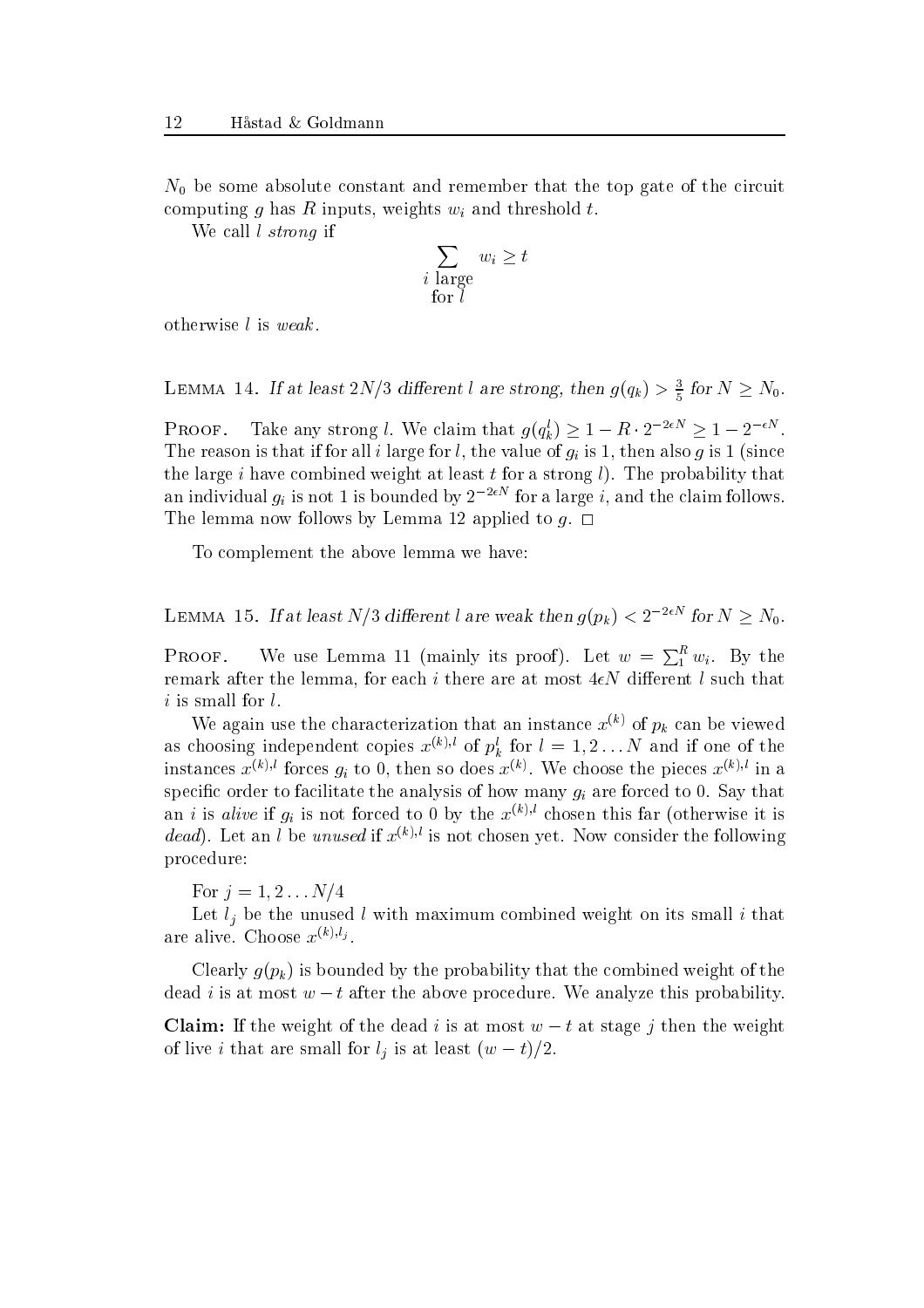Just consider the unused part of the set of at least  $N/3$  different l that initially were weak. Of these l, at least  $N/3 - j$  are still unused and on these unused l we initially had weight at least  $(N/3 - i)(w - t)$ . We know that the weight of the dead i is at most  $w - t$  and since each i is small for at most  $4\epsilon N$ different l, at most weight  $4\epsilon N(w - t)$  is lost by these casualties. Hence one of the unused  $l$  has weight at least

$$
\frac{N/3 - j - 4\epsilon N}{N/3 - j}(w - t) \ge \frac{w - t}{2}
$$

on its small  $i$ :s since  $\epsilon < \frac{1}{96}$ . This establishes the claim.  $-$ 

Let 
$$
s_j = \sum_{\substack{i \text{ live and} \\ \text{small for } l_j}} w_i.
$$

Consider the weight on the live ithat are small for <sup>l</sup> <sup>j</sup> and that are killed by  $x^{x\cdots x}$ . The expected weight killed is at least  $3s_{i}/5$  and the maximum is  $s_{i}.$ Thus by standard reasoning, with probability at least  $1/2$ , at least  $s_j/10$  are killed. By the claim this means that for the weight of killed  $i$  to remain below  $w = t$  an event that happens with probability 1/2 must happen at most 9 times in N/4 trials. The probability of this is  $2^{-cN}$  for some  $c > 0.02 = 2\epsilon$  and sufficiently large N. This completes the proof of Lemma 15.  $\Box$ 

Obviously Lemmas 14 and 15 imply statement 1 of Lemma 9. Next we complete the proof when  $k$  is even by establishing 1 of Lemma 10. We need to prove that if  $g(\bar{q}_k) \geq 2^{-2\epsilon N}$  then  $g(\bar{p}_k) > \frac{3}{5}$ . Remember that  $\bar{q}_k$  is defined  $\alpha$  and picking and the changing from  $\gamma$  and the changing each  $\alpha$  to all zero all zero. each 1 to a copy of  $\bar{q}_{k-1}$ . The  $\bar{q}_2$  distribution is chosen by first choosing an input, l, to the top  $\vee$  gate and then letting each input to that gate take the value 1 while all other inputs are given the value 0. If we fix the first choice in  $q_k$  to a given l we get a distribution which we call  $q_k$ . Choose l to maximize  $g(q_k^*)$  and call it  $\iota_0$ . Now let  $p_k^*$  be the distribution that looks like  $p_k$  except that all variables with first index  $\neq l_0$  are set to 0. Since g is monotone we have  $g(\bar{p}_k) \geq g(\bar{p}_k^{\omega})$  and by the choice of  $l_0$  we have  $g(\bar{q}_k) \leq g(\bar{q}_k^{\omega})$  and we thus only need to establish the desired relation between  $g(p_k^\vee)$  and  $g(q_k^\vee),$  and from now on we only look at variables with first index  $l_0$ .

Let  $q_k^{\omega,\cdots}$  be the distribution that looks like  $q_k^{\omega}$  except that all variable with second index not equal to  $m$  are given the value 1. Now we are basically in the same situation as before. First we have

LEMMA 16. For any monotone function h we have  $h(\bar{q}_k^{i_0}) \leq \prod_{m=1}^n h(\bar{q}_k^{i_0,m}).$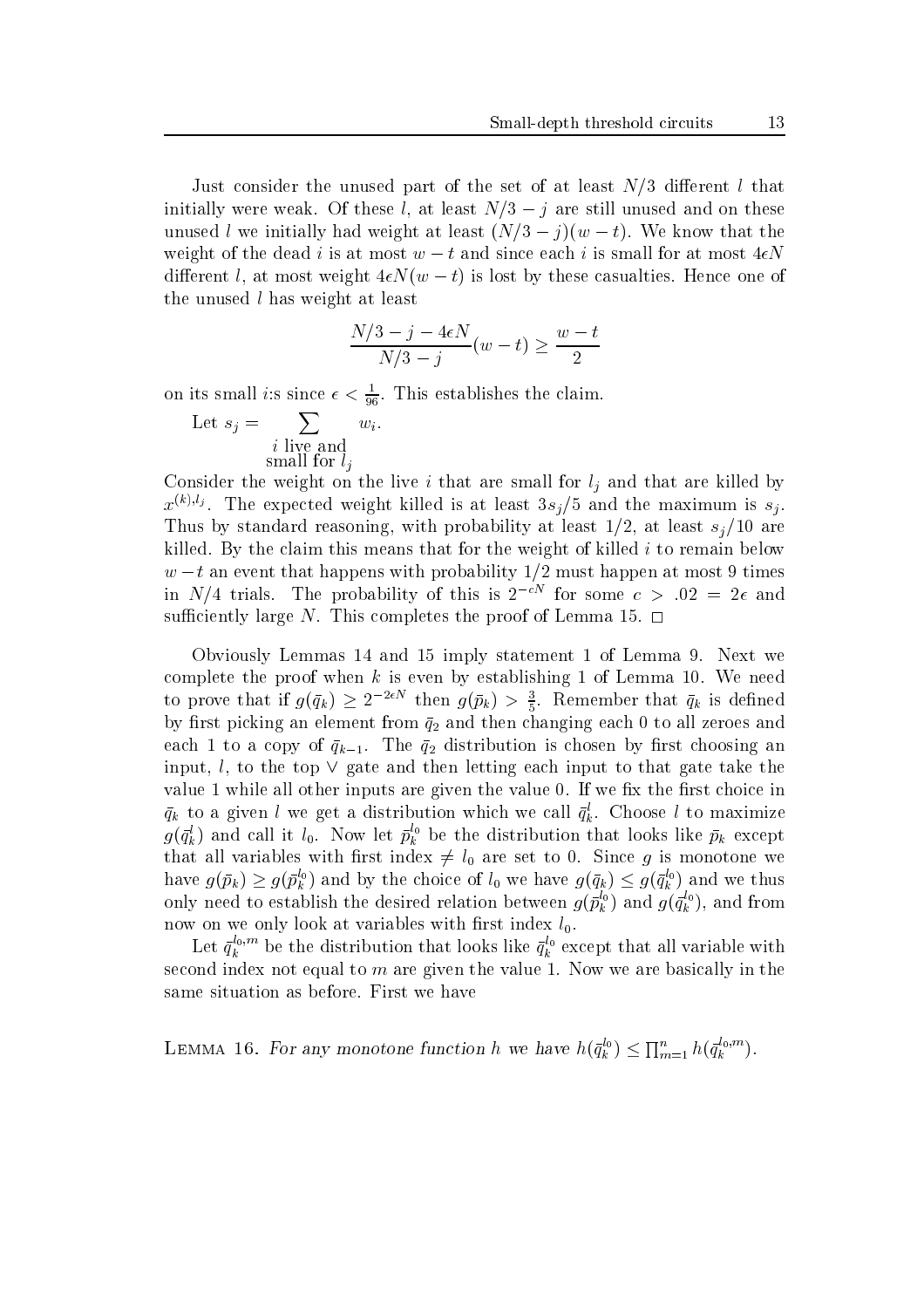#### PROOF. As Lemma 11.  $\square$

Now let  $p_k^{\infty}$  be the distribution  $p_k^{\infty}$  where the random choice on the second level is replaced by the special choice  $m$ . Corresponding to Lemma 12 we have

LEMMA 17. For any function h we have  $h(\bar{p}_k^{i_0}) = \frac{1}{N} \sum_{m=1}^N h(\bar{p}_k^{i_0,m})$ .

As before, we have by induction

5

1.  $g_i(\bar{q}_k^{i_0,m}) \geq 2^{-2\epsilon N} \Rightarrow g_i(\bar{p}_k^{i_0,m}) > \frac{3}{5},$ 2.  $g_i(\bar{q}_k^{w_i,m}) \geq \frac{2}{5} \Rightarrow g_i(\bar{p}_k^{w_i,m}) > 1 - 2^{-2\epsilon N}$ .

Using a proof with the same outlines as those for Lemmas 14 and 15, we get

Lemma 18.

$$
g(\bar{q}_k^{l_0}) \ge 2^{-2\epsilon N} \Rightarrow g(\bar{p}_k^{l_0}) > \frac{3}{5}.
$$

Now, by the choice of l0 part <sup>1</sup> of Lemma <sup>10</sup> follows. This completes the proof for <sup>k</sup> even.

The proof when  $k$  is odd is now easy. We just need to observe that when k is odd the two cases just switch (i.e. the proof of 1 of Lemma 9 is now the proof of 1 of Lemma 10 and the other way around). The reason being that  $f_k$ now has a top  $\vee$ -gate and  $f_k$  has a top  $\wedge$ -gate while the recursive structure is the same. We have completed the proof of Lemma 9.

# Acknowledgements

We would like to thank Andy Yao for sending an early draft of his paper and for encouraging us to publish the present paper. We are also grateful to Oded Goldreich and Richard Beigel for some helpful comments. This research was partly supported by the Swedish board for technical development (STU).

#### References

 $[1]$  M. Ajtai.  $\sum_1^1$ -formulae on finite structures. Annals of Pure and Applied Logic,  $24:1-48$ , 1983.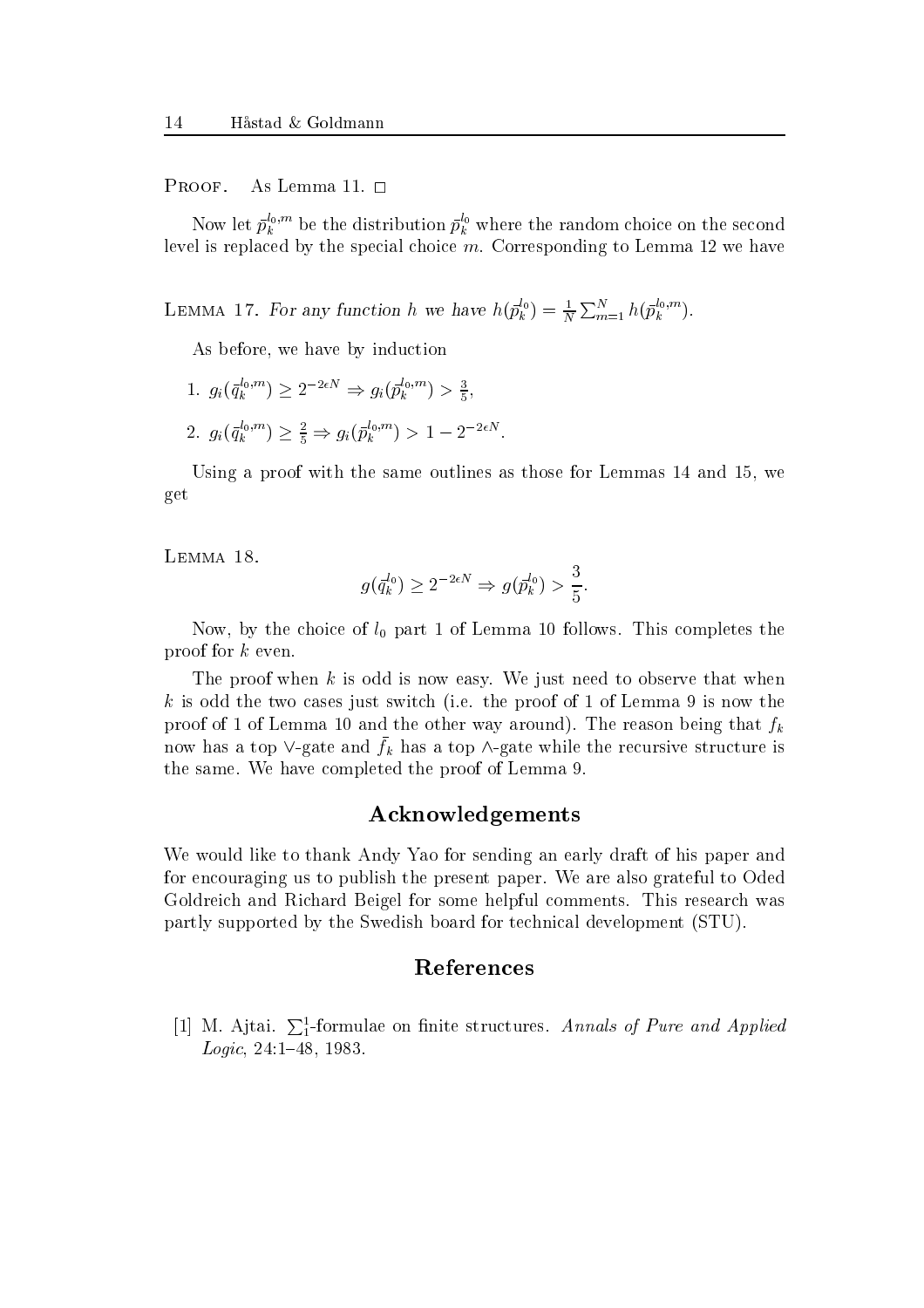- [2] E. Allender. A note on the power of threshold circuits. *Proceedings*  $30'th$ Annual Symposium on Foundations of Computer Science, pages  $580-584$ , 1989.
- [3] N. Alon and R. B. Boppana. The monotone circuit complexity of boolean functions. *Combinatorica*,  $7:1-22$ , 1987.
- [4] A. E. Andreev. On a method for obtaining lower bounds for the complexity of individual monotone functions. Dokl. Ak. Nauk. SSSR 282, pages  $1033-$ 1037, 1985. English translation in Sov. Math. Dokl.,  $31:530-534$ , 1985.
- [5] L. Babai, N. Nisan, and M. Szegedy. Multipary protocols and logspacehard pseudorandom sequences. Proceedings of 21st Annual ACM Symposium on Theory of Computing, pages  $1-11$ , 1989.
- [6] P. W. Beame, S. A. Cook, and H.J. Hoover. Log depth circuits for division and related problems. Proceedings 25'th Annual Symposium on Foundations of Computer Science, pages  $1–6$ , 1984.
- [7] A. Chandra, L. Stockmeyer, and U. Vishkin. Constant depth reducibility.  $SIAM J.$  on  $Computing$ , 13:423-439, 1984.
- [8] B. Chor and O. Goldreich. Unbiased bits from sources of weak randomness and probabilistic communication complexity. SIAM J. on Computing, 17:230-261, 1988.
- [9] M. Furst, J. Saxe, and M. Sipser. Parity, circuits, and the polynomial time hierarchy. Math. System Theory, 17:13-27, 1984.
- [10] J. Håstad. Computational Limitations of Small-Depth Circuits. MIT PRESS, 1986.
- [11] J. Hastad and M. Goldmann. On the power of small-depth threshold circuits. Proceedings 31st Annual IEEE Symposium on Foundations of Computer Science, pages  $610-618$ , 1990.
- [12] A. Hajnal, W. Maass, P. Pudlak, M. Szegedy, and G. Turán. Threshold circuits of bounded depth. Proceedings 28th Annual IEEE Symposium on Foundation of computer science, pages  $99-110$ , 1987.
- [13] M. Karchmer and A. Wigderson. Monotone circuits for connectivity require super-logarithmic depth. In Proceedings of the 20th Annual ACM Symposium on Theory of Computing, 1988.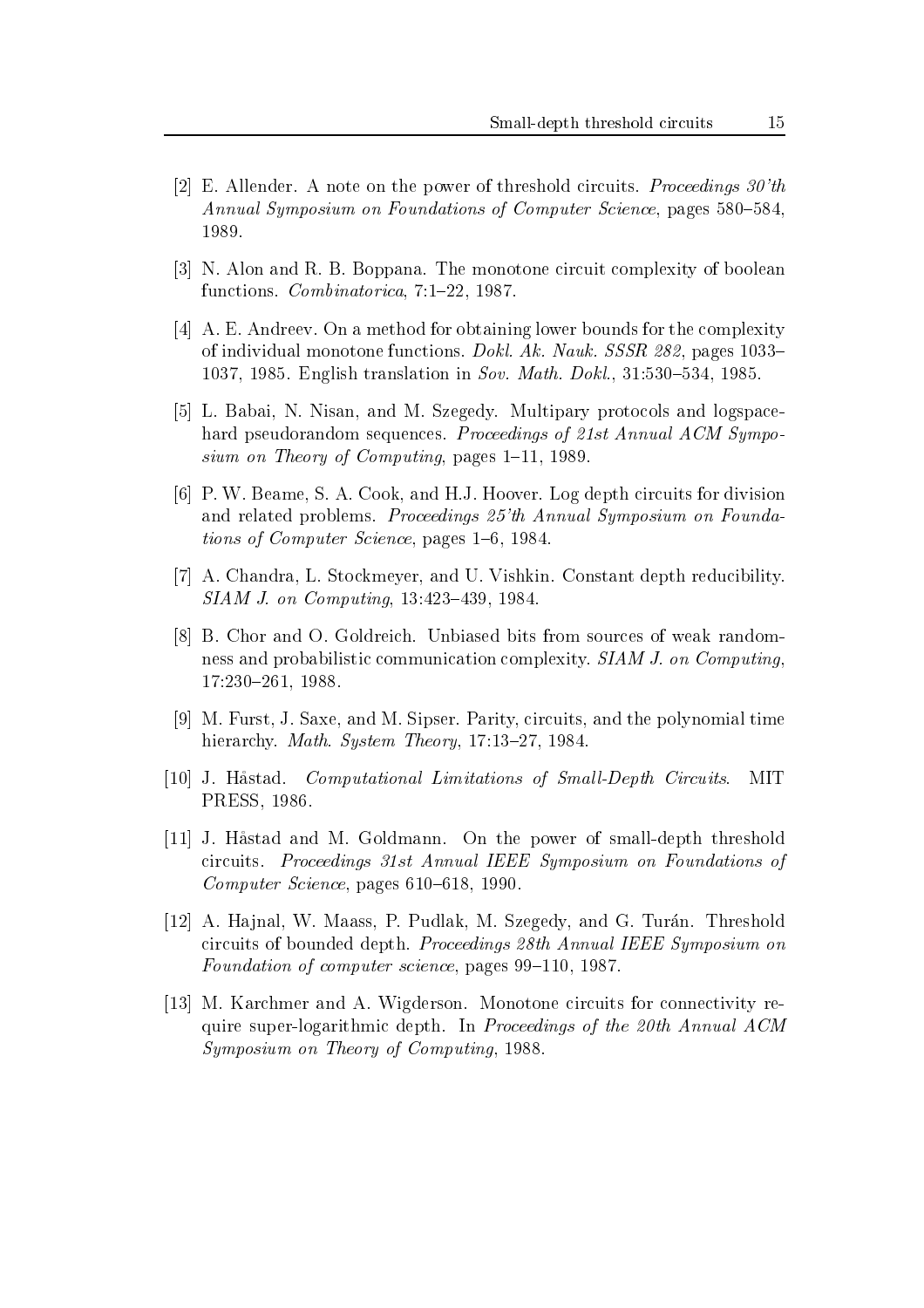- [14] R. Raz and A. Wigderson. Probabilistic communication complexity of boolean relations. In Proceedings of the 30th Annual IEEE Symposium on Foundation of computer science, 1989.
- [15] R. Raz and A. Wigderson. Monotone circuits for matching require linear depth.  $22nd$  annual  $ACM$  Symposium on Theory of Computing, pages 287{292, 1990.
- [16] A. A. Razborov. Lower bounds on monotone network complexity of the logical permanent. *Matem.* Zam.,  $37(6)$ :887-900, 1985. English translation in Math. Notes of the Academy of Sciences of the USSR,  $37:485-493$ , 1985.
- [17] A. A. Razborov. Lower bounds for the the size of circuits of bounded depth with basis  $\wedge$ ,  $\oplus$ . *Mathematical Notes of the Academy of Sciences of* the USSR, pages 598-607, 1987. English translation in 41:4, pp. 333-338, 1987.
- [18] M. Sipser. Borel sets and circuit complexity. Proceedings of 15th Annual  $ACM$  Symposium on Theory of Computing, pages 61–69, 1983.
- [19] R. Smolensky. Algebraic methods in the theory of lower bounds for boolean circuit complexity. Proceedings of 19th Annual ACM Symposium on Theory of Computing, pages  $77-82$ , 1987.
- [20] S. Toda. On the computational power of pp and  $\oplus p$ . Proceedings 30th Annual IEEE Symposium on Foundations of Computer Science, pages 514– 519, 1989.
- [21] A. Yao. Separating the polynomial-time hierarchy by oracles. Proceedings 26th Annual IEEE Symposium on Foundations of Computer Science, pages 1{10, 1985.
- [22] A. Yao. Circuits and local computation. Proceedings of 21st Annual ACM  $Symposing on Theory of Computing, pages 186-196, 1989.$
- [23] A. Yao. On acc and threshold circuits. Proceedings 31st Annual IEEE Symposium on Foundations of Computer Science, pages  $619-627$ , 1990.

Manuscript received 14 June 1990